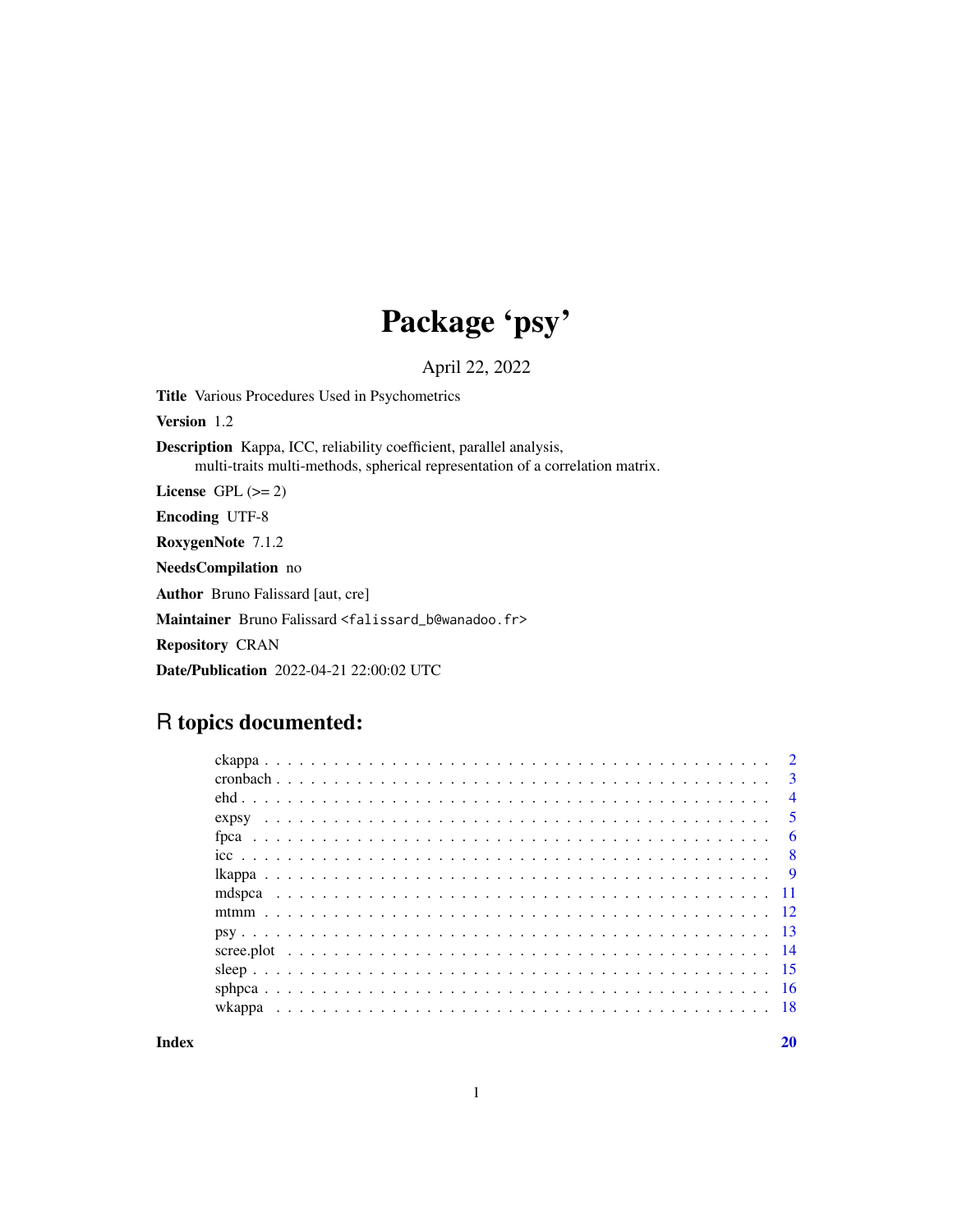<span id="page-1-0"></span>

#### Description

Computes Cohen's Kappa for agreement in the case of 2 raters. The diagnosis (the object of the rating) may have k possible values.

#### Usage

ckappa(r)

#### **Arguments**

r n\*2 matrix or dataframe, n subjects and 2 raters

# Details

The function deals with the case where the two raters have not exactly the same scope of rating (some software associate an error with this situation). Missing value are omitted.

#### Value

A list with :

| \$table | the 2 <sup>*</sup> k table of raw data (first rater in rows, second rater in columns) |
|---------|---------------------------------------------------------------------------------------|
| \$kappa | Cohen's Kappa                                                                         |

# Author(s)

Bruno Falissard

### References

Cohen, J. (1960), A coefficient of agreement for nominal scales, Educational and Psychological measurements, 20, 37-46.

```
data(expsy)
## Cohen's kappa for binary diagnosis
ckappa(expsy[,c(12,14)])
```

```
##to obtain a 95%confidence interval:
#library(boot)
#ckappa.boot <- function(data,x) {ckappa(data[x,])[[2]]}
#res <- boot(expsy[,c(12,14)],ckappa.boot,1000)
## two-sided bootstrapped confidence interval of kappa
#quantile(res$t,c(0.025,0.975))
```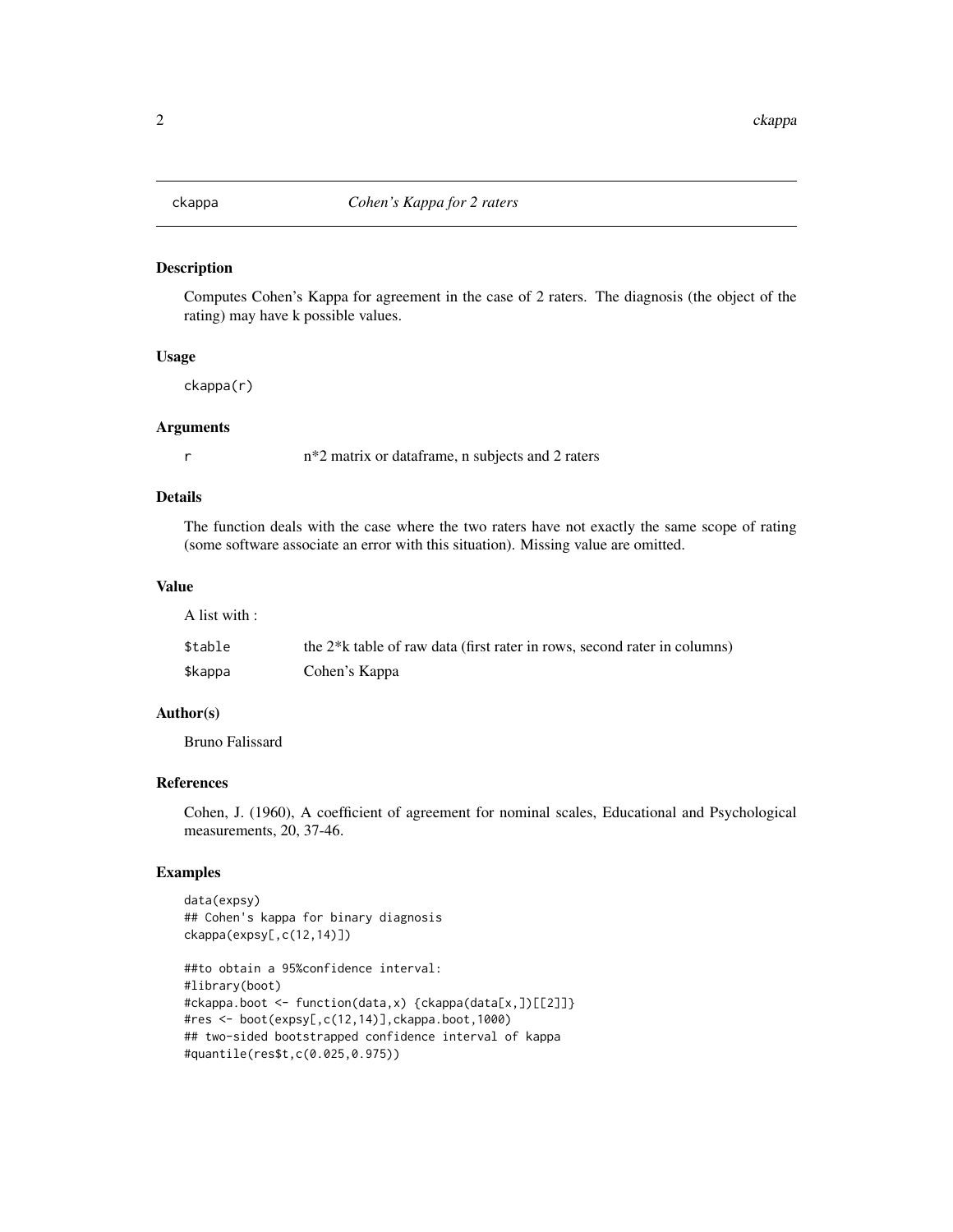#### <span id="page-2-0"></span>cronbach 3

```
## adjusted bootstrap percentile (BCa) confidence interval (better)
#boot.ci(res,type="bca")
##Cohen's kappa for non binary diagnosis
#ckappa(expsy[,c(11,13)])
```
cronbach *Cronbach's coefficient alpha*

# Description

Computes the Cronbach's reliability coefficient alpha. This coefficient may be applied to a series of items destinated to be aggregated in a single score. It estimates reliability in the framework of the domain sampling model.

#### Usage

cronbach(v1)

#### Arguments

v1 n\*p matrix or dataframe, n subjects and p items

#### Details

Missing value are omitted in a "listwise" way (all items are removed even if only one of them is missing).

#### Value

\$sample.size Number of subjects under study \$number.of.items Number of items of the scale or questionnaire \$alpha alpha

# Author(s)

Bruno Falissard

A list with :

#### References

Nunnaly, J.C., Bernstein, I.H. (1994), Psychometric Theory, 3rd edition, McGraw-Hill Series in Psychology.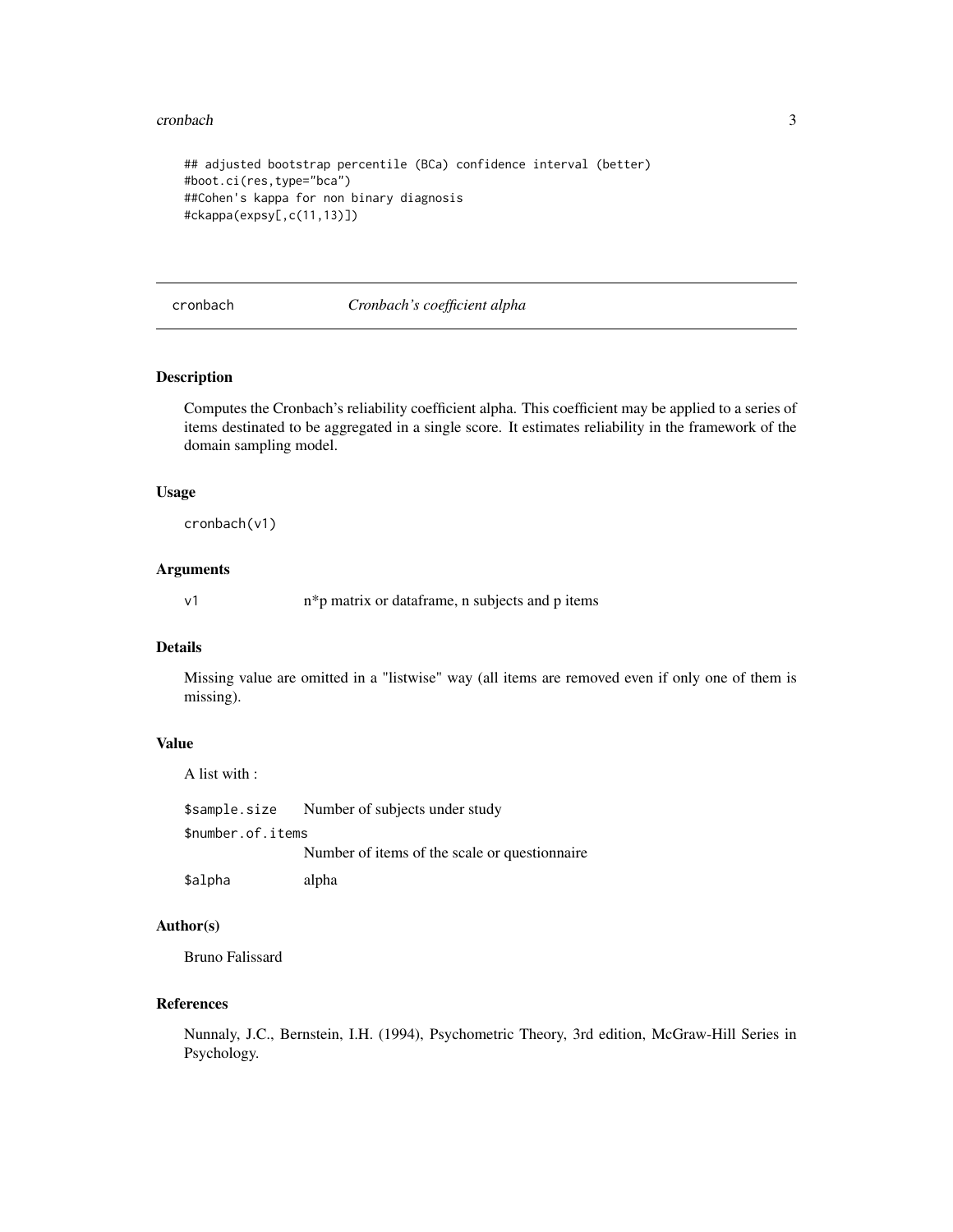#### <span id="page-3-0"></span>Examples

```
data(expsy)
cronbach(expsy[,1:10]) ## not good because item 2 is reversed (1 is high and 4 is low)
cronbach(cbind(expsy[,c(1,3:10)],-1*expsy[,2])) ## better
#to obtain a 95%confidence interval:
#datafile <- cbind(expsy[,c(1,3:10)],-1*expsy[,2])
#library(boot)
#cronbach.boot <- function(data,x) {cronbach(data[x,])[[3]]}
#res <- boot(datafile,cronbach.boot,1000)
#quantile(res$t,c(0.025,0.975)) ## two-sided bootstrapped confidence interval of Cronbach's alpha
#boot.ci(res,type="bca") ## adjusted bootstrap percentile (BCa) confidence interval (better)
```
ehd *Depressive Mood Scale*

#### Description

A data frame with 269 observations on the following 20 variables. Jouvent, R et al 1988 La clinique polydimensionnelle de humeur depressive. Nouvelle version echelle EHD : Polydimensional rating scale of depressive mood. Psychiatrie et Psychobiologie.

#### Usage

data(ehd)

# Format

This data frame contains the following columns:

- e1 Observed painfull sadness
- e2 Emotional hyperexpressiveness
- e3 Emotional instability
- e4 Observed monotony
- e5 Lack spontaneous expressivity
- e6 Lack affective reactivity
- e7 Emotional incontinence
- e8 Affective hyperesthesia
- e9 Observed explosive mood
- e10 Worried gesture
- e11 Observed anhedonia
- e12 Felt sadness
- e13 Situational anhedonia
- e14 Felt affective indifference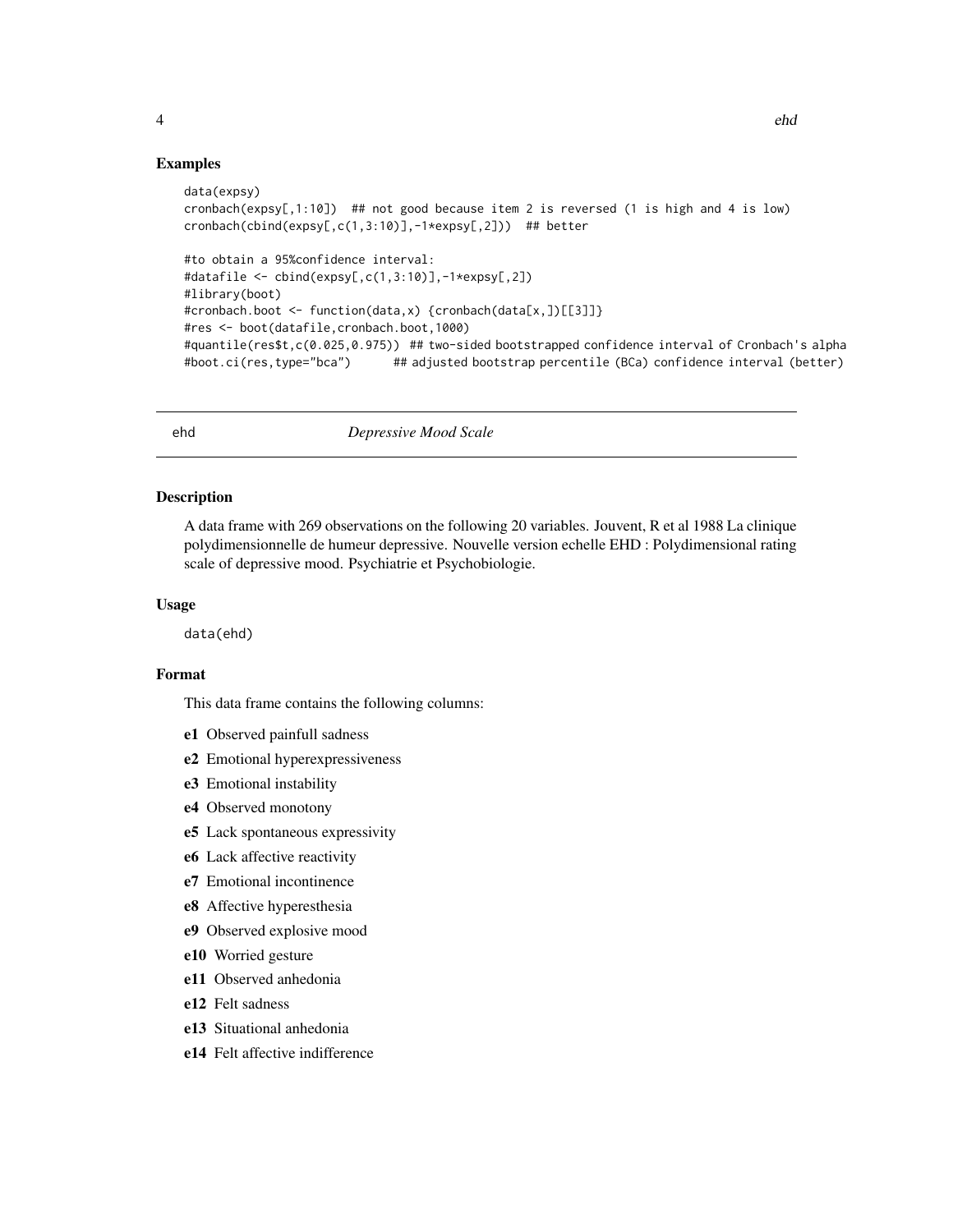#### <span id="page-4-0"></span>expsy 5

- e15 Hypersensibility unpleasent events
- e16 Sensory anhedonia
- e17 Felt affective monotony
- e18 Felt hyperemotionalism
- e19 Felt irritability
- e20 Felt explosive mood

#### Source

Jouvent, R et al 1988 La clinique polydimensionnelle de humeur depressive. Nouvelle version echelle EHD : Polydimensional rating scale of depressive mood. Psychiatrie et Psychobiologie.

#### Examples

data(ehd) str(ehd)

expsy *Data set related to psychometry*

#### Description

The expsy data frame has 30 rows and 16 columns with missing data. it1-it10 correspond to the rating of 30 patients with a 10 items scale. r1, r2, r3 to the rating of item 1 by 3 different clinicians of the same 30 patients. rb1, rb2, rb3 to the binary transformation of r1, r2, r3 (1 or  $2 \rightarrow 0$ ; and 3 or  $4 - 1$ .

#### Usage

data(expsy)

# Format

This data frame contains the following columns:

- it1 a numeric vector corresponding to item 1 (rated from 1:low to 4:high)
- it2 a numeric vector corresponding to item 2 (rated from 1:high to 4:low)
- it3 a numeric vector corresponding to item 3 (rated from 1:low to 4:high)
- it4 a numeric vector corresponding to item 4 (rated from 1:low to 4:high)
- it5 a numeric vector corresponding to item 5 (rated from 1:low to 4:high)
- it6 a numeric vector corresponding to item 6 (rated from 1:low to 4:high)
- it7 a numeric vector corresponding to item 7 (rated from 1:low to 4:high)
- it8 a numeric vector corresponding to item 8 (rated from 1:low to 4:high)
- it9 a numeric vector corresponding to item 9 (rated from 1:low to 4:high)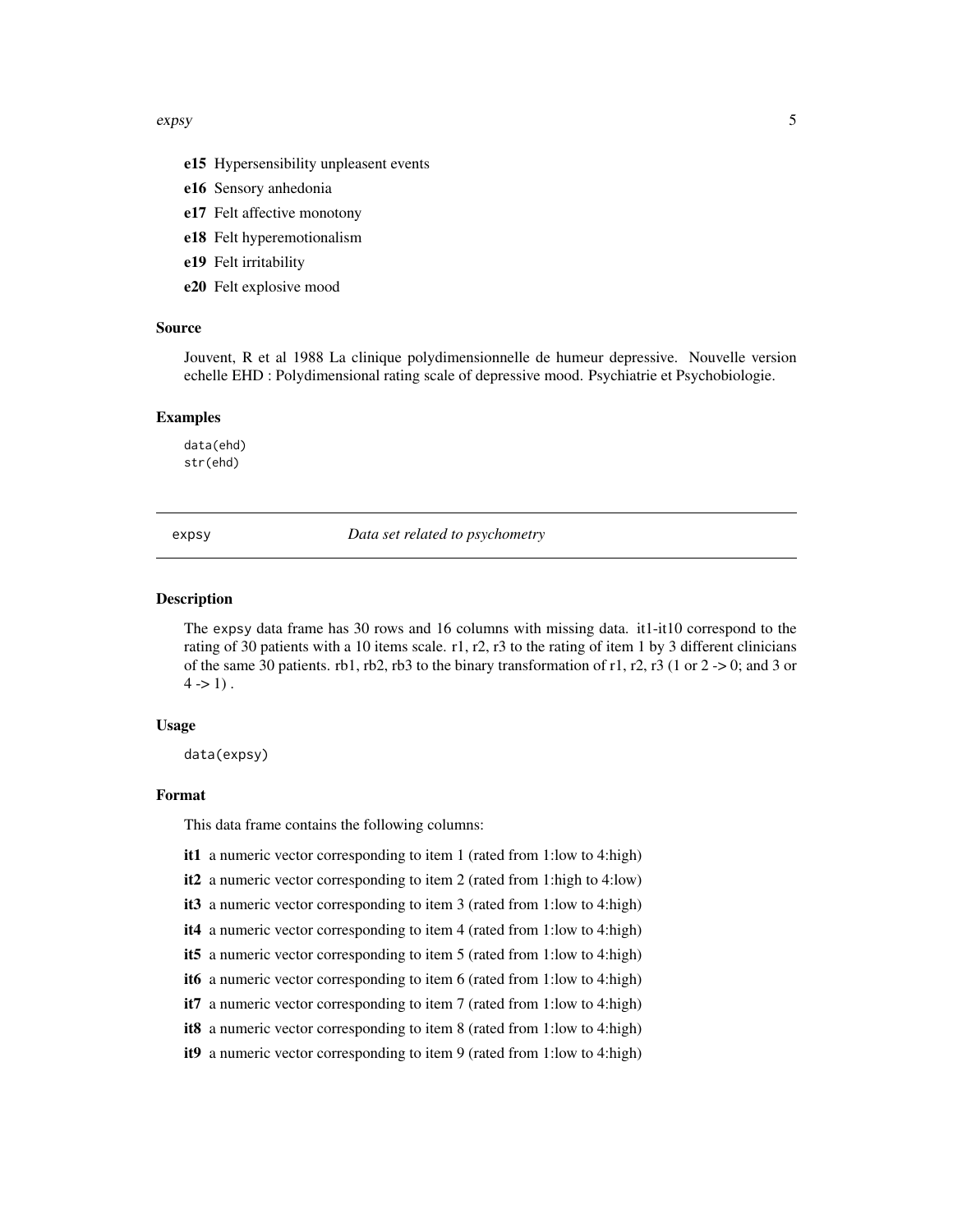<span id="page-5-0"></span>it10 a numeric vector corresponding to item 10 (rated from 1:low to 4:high)

- r1 a numeric vector corresponding to item 1 rated by rater 1
- rb1 binary transformation of r1
- r2 a numeric vector corresponding to item 1 rated by rater 2
- rb2 binary transformation of r2
- r3 a numeric vector corresponding to item 1 rated by rater 3
- rb3 binary transformation of r3

#### Source

artificial data

# Examples

data(expsy)  $expsy[1:4]$ 

fpca *Focused Principal Components Analysis*

# Description

Graphical representation similar to a principal components analysis but adapted to data structured with dependent/independent variables

#### Usage

```
fpca(formula=NULL,y=NULL, x=NULL, data, cx=0.75, pvalues="No",
     partial="Yes", input="data", contraction="No", sample.size=1)
```

| formula     | "model" formula, of the form $y \sim x$                                                                               |
|-------------|-----------------------------------------------------------------------------------------------------------------------|
| y           | column number of the dependent variable                                                                               |
| $\times$    | column numbers of the independent (explanatory) variables                                                             |
| data        | name of datafile                                                                                                      |
| <b>CX</b>   | size of the lettering $(0.75 \text{ by default}, 1 \text{ for bigger letters}, 0.5 \text{ for smaller})$              |
| pvalues     | vector of prespecified pvalues (pvalues="No" by default) (see below)                                                  |
| partial     | partial="Yes" by default, corresponds to the original method (see below)                                              |
| input       | input="Cor" for a correlation matrix (input="data" by default)                                                        |
| contraction | change the aspect of the diagram, contraction="Yes" is convenient for large data<br>set (contraction="No" by default) |
| sample.size | to be specified if input="Cor"                                                                                        |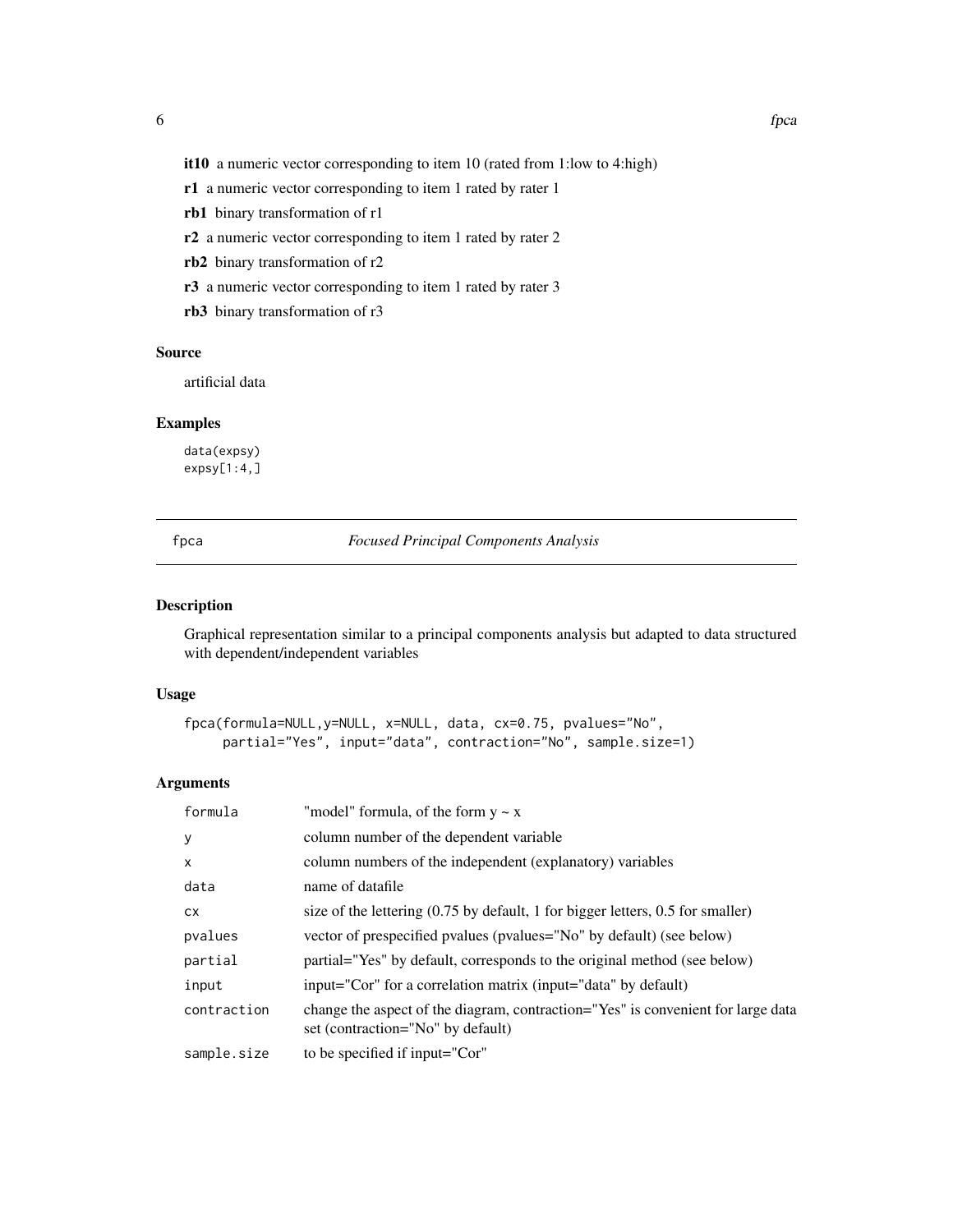# fpca *7*

#### Details

This representation is close to a Principal Components Analysis (PCA). Contrary to PCA, correlations between the dependent variable and the other variables are represented faithfully. The relationships between non dependent variables are interpreted like in a PCA: correlated variables are close or diametrically opposite (for negative correlations), independent variables make a right angle with the origin. The focus on the dependent variable leads formally to a partialisation of the correlations between the non dependent variables by the dependent variable (see reference). To avoid this partialisation, the option partial="No" can be used. It may be interesting to represent graphically the strength of association between the dependent variable and the other variables using p values coming from a model. A vector of pvalue may be specified in this case.

# Value

A plot (q plots in fact).

#### Author(s)

Bruno Falissard, Bill Morphey, Adeline Abbe

# References

Falissard B, Focused Principal Components Analysis: looking at a correlation matrix with a particular interest in a given variable. Journal of Computational and Graphical Statistics (1999), 8(4): 906-912.

```
data(sleep)
fpca(Paradoxical.sleep~Body.weight+Brain.weight+Slow.wave.sleep+Maximum.life.span+
     Gestation.time+Predation+Sleep.exposure+Danger,data=sleep)
fpca(y="Paradoxical.sleep",x=c("Body.weight","Brain.weight","Slow.wave.sleep",
   "Maximum.life.span","Gestation.time","Predation","Sleep.exposure","Danger"),data=sleep)
## focused PCA of the duration of paradoxical sleep (dreams, 5th column)
## against constitutional variables in mammals (columns 2, 3, 4, 7, 8, 9, 10, 11).
## Variables inside the red cercle are significantly correlated
## to the dependent variable with p<0.05.
## Green variables are positively correlated to the dependent variable,
## yellow variables are negatively correlated.
## There are three clear clusters of independent variables.
corsleep <- as.data.frame(cor(sleep[,2:11],use="pairwise.complete.obs"))
fpca(Paradoxical.sleep~Body.weight+Brain.weight+Slow.wave.sleep+Maximum.life.span+
    Gestation.time+Predation+Sleep.exposure+Danger,
data=corsleep,input="Cor",sample.size=60)
## when missing data are numerous, the representation of a pairwise correlation
## matrix may be preferred (even if mathematical properties are not so good...)
numer <- c(2:4,7:11)
```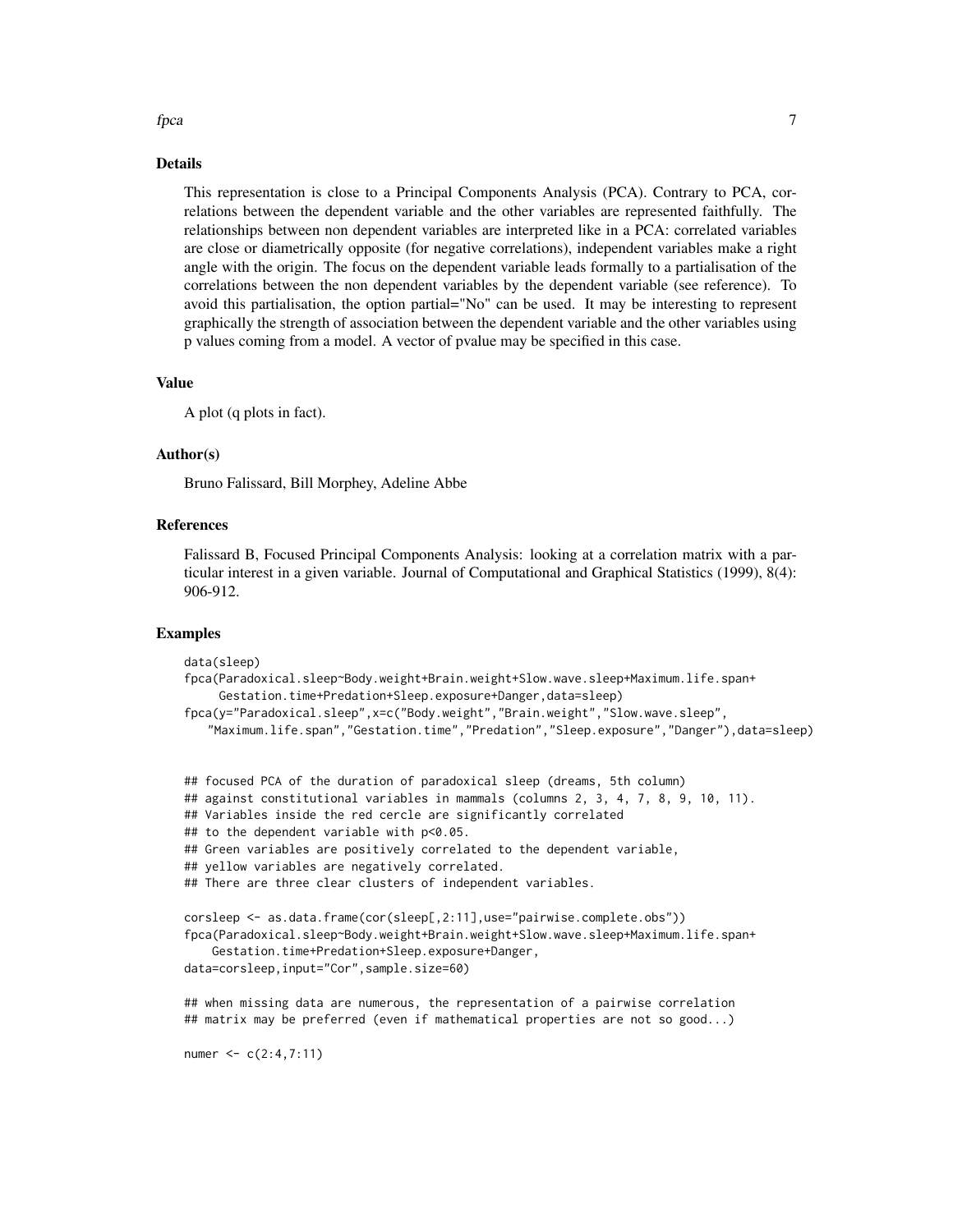```
l <- length(numer)
resu <- vector(length=l)
for(i in 1:l)
{
int <- sleep[,numer[i]]
mod <- lm(sleep$Paradoxical.sleep~int)
resu[i] <- summary(mod)[[4]][2,4]*sign(summary(mod)[[4]][2,1])
}
fpca(Paradoxical.sleep~Body.weight+Brain.weight+Slow.wave.sleep+Maximum.life.span+
     Gestation.time+Predation+Sleep.exposure+Danger,
data=sleep,pvalues=resu)
## A representation with p values
## When input="Cor" or pvalues="Yes" partial is turned to "No"
mod <- lm(sleep$Paradoxical.sleep~sleep$Body.weight+sleep$Brain.weight+
sleep$Slow.wave.sleep+sleep$Maximum.life.span+sleep$Gestation.time+
sleep$Predation+sleep$Sleep.exposure+sleep$Danger)
resu <- summary(mod)[[4]][2:9,4]*sign(summary(mod)[[4]][2:9,1])
fpca(Paradoxical.sleep~Body.weight+Brain.weight+Slow.wave.sleep+Maximum.life.span+
     Gestation.time+Predation+Sleep.exposure+Danger,
data=sleep,pvalues=resu)
## A representation with p values which come from a multiple linear model
## (here results are difficult to interpret)
```
icc *Intraclass correlation coefficient (ICC)*

#### Description

Computes the ICC of several series of measurements, for example in an interrater agreement study. Two types of ICC are proposed: consistency and agreement.

#### Usage

icc(data)

#### Arguments

data n\*p matrix or dataframe, n subjects p raters

# Details

Missing data are omitted in a listwise way. The "agreement" ICC is the ratio of the subject variance by the sum of the subject variance, the rater variance and the residual; it is generally prefered. The "consistency" version is the ratio of the subject variance by the sum of the subject variance and the residual; it may be of interest when estimating the reliability of pre/post variations in measurements.

<span id="page-7-0"></span>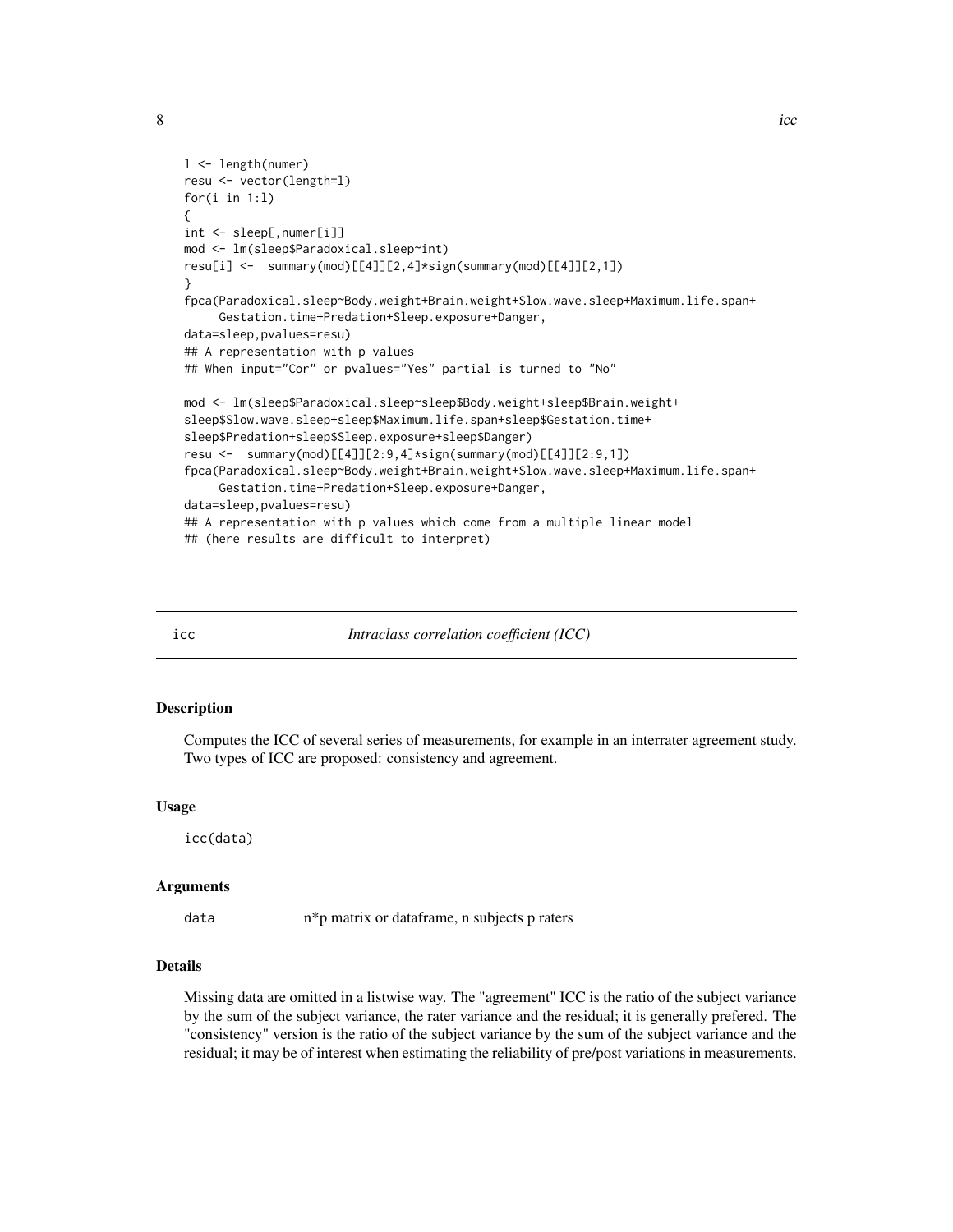#### <span id="page-8-0"></span>lkappa 1999 - 1999 - 1999 - 1999 - 1999 - 1999 - 1999 - 1999 - 1999 - 1999 - 1999 - 1999 - 1999 - 1999 - 1999

# Value

A list with :

|                    | \$nb. subjects number of subjects under study                            |  |
|--------------------|--------------------------------------------------------------------------|--|
| \$nb.raters        | number of raters                                                         |  |
| \$subject.variance |                                                                          |  |
|                    | subject variance                                                         |  |
| \$rater.variance   |                                                                          |  |
|                    | rater variance                                                           |  |
| \$residual         | residual variance                                                        |  |
| \$icc.consistency  |                                                                          |  |
|                    | Intra class correlation coefficient, "consistency" version               |  |
|                    | \$icc.agreement Intra class correlation coefficient, "agreement" version |  |

# Author(s)

Bruno Falissard

# References

Shrout, P.E., Fleiss, J.L. (1979), Intraclass correlation: uses in assessing rater reliability, Psychological Bulletin, 86, 420-428.

# Examples

```
data(expsy)
icc(expsy[,c(12,14,16)])
```

```
#to obtain a 95%confidence interval:
#library(boot)
#icc.boot <- function(data,x) {icc(data[x,])[[7]]}
#res <- boot(expsy[,c(12,14,16)],icc.boot,1000)
#quantile(res$t,c(0.025,0.975)) # two-sided bootstrapped confidence interval of icc (agreement)
#boot.ci(res,type="bca") # adjusted bootstrap percentile (BCa) confidence interval (better)
```

```
lkappa Light's kappa for n raters
```
# Description

Computes Light's Kappa for agreement in the case of n raters. The diagnosis (the object of the rating) may have k possible values (ordered or not).

#### Usage

lkappa(r, type="Cohen", weights="squared")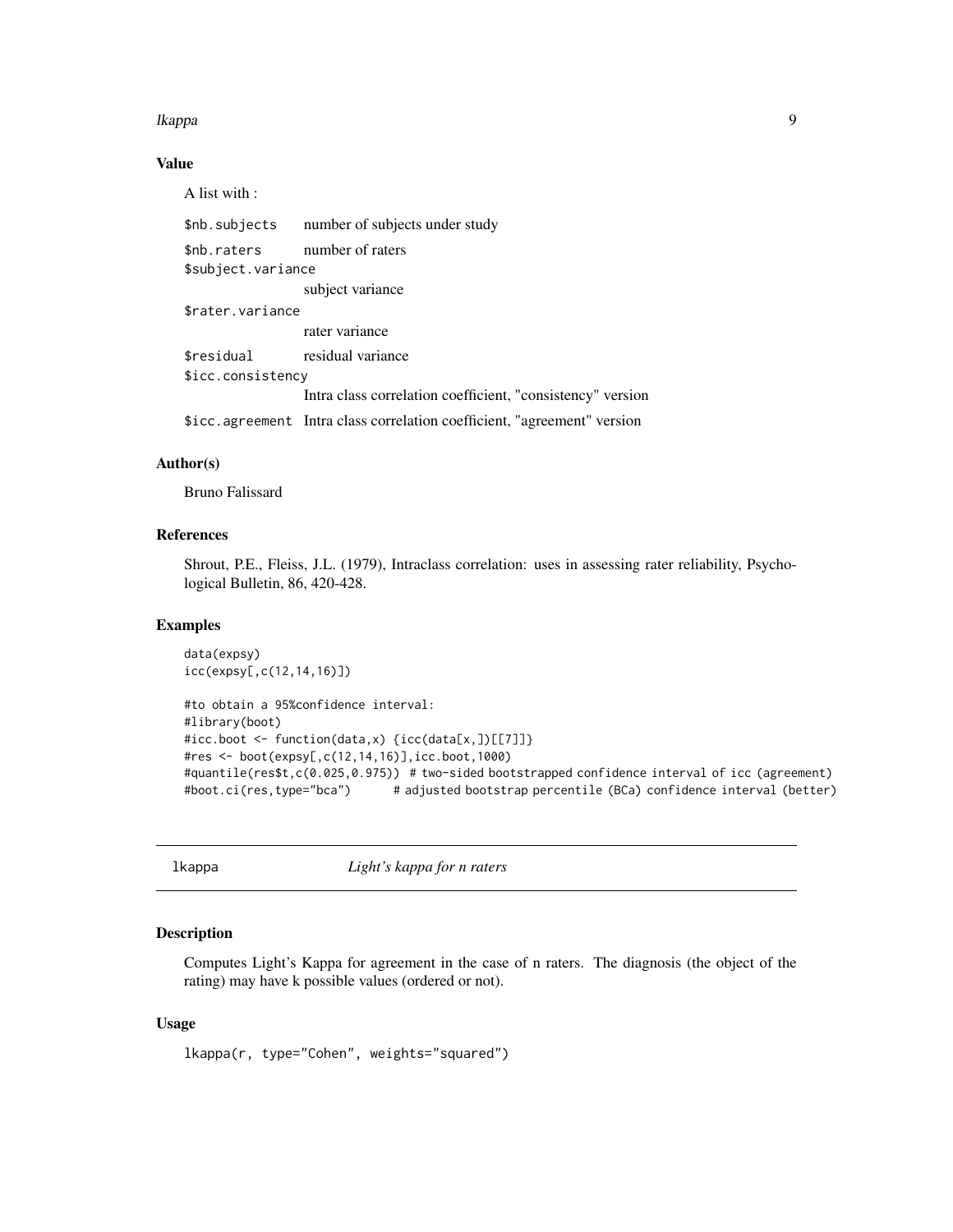#### Arguments

|         | m <sup>*</sup> n matrix, m subjects and n raters                                                                   |
|---------|--------------------------------------------------------------------------------------------------------------------|
| type    | type="Cohen" for a categorical diagnosis. If not, the diagnosis is supposed to be<br>ordered                       |
| weights | weights="squared" for a weighted kappa with squared weights. If not, weights<br>are computed with absolute values. |

#### Details

Light's Kappa is equal to the mean of the  $n(n-1)/2$  kappas obtained from each pair of raters. Missing values are omitted locally when considering each pair of raters. If type="Cohen" the diagnosis is considered as a categorical variable. If not, the diagnosis is considered as an ordered variable and weigthed kappa's are computed. In this last situation, the type of weights that is used (squared or absolute values) is given by the variable weigths.

#### Value

kappa (mean of the n(n-1)/2 kappas obtained from each pair of raters)

#### Author(s)

Bruno Falissard

#### References

Conger, A.J. (1980), Integration and generalisation of Kappas for multiple raters, Psychological Bulletin, 88, 322-328.

```
data(expsy)
lkappa(expsy[,c(11,13,15)]) # Light's kappa for non binary diagnosis
lkappa(expsy[,c(12,14,16)]) # Light's kappa for binary diagnosis
lkappa(expsy[,c(11,13,15)], type="weighted") # Light's kappa for non binary ordered diagnosis
#to obtain a 95%confidence interval:
#library(boot)
#lkappa.boot <- function(data,x) {lkappa(data[x,], type="weighted")}
#res <- boot(expsy[,c(11,13,15)],lkappa.boot,1000)
#quantile(res$t,c(0.025,0.975)) # Bootstrapped confidence interval of Light's kappa
#boot.ci(res,type="bca") # adjusted bootstrap percentile (BCa) confidence interval
```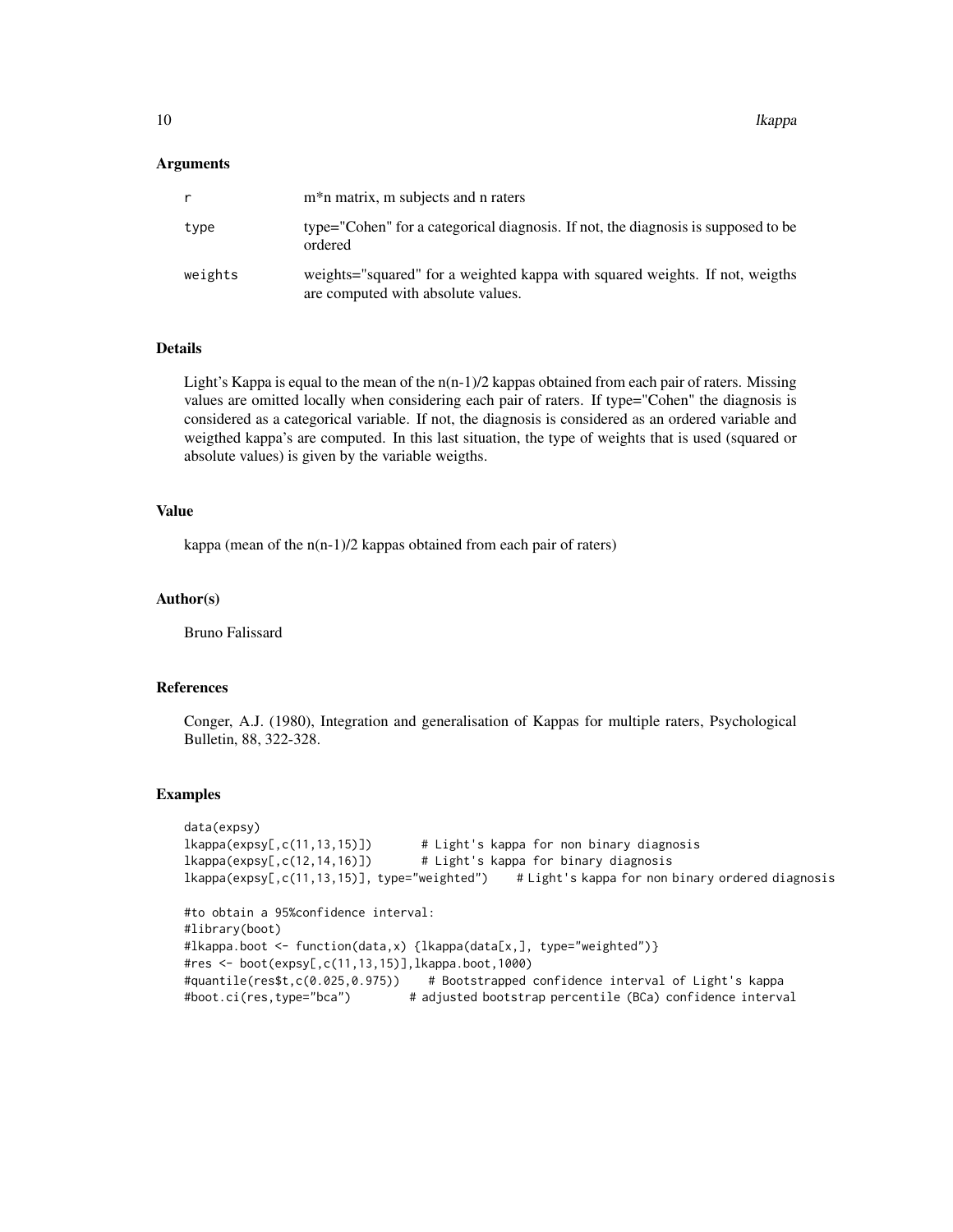<span id="page-10-0"></span>mdspca *Graphical representation of a correlation matrix using a Principal Component Analysis*

#### Description

Similar to many routines, the interest is in the possible representation of both variables and subjects (and by the way categorical variables) with active and supplementary points. Missing data are omitted.

#### Usage

```
mdspca(datafile, supvar="no", supsubj="no", namesupvar=colnames(supvar,do.NULL=FALSE),
       namesupsubj=colnames(supsubj, do.NULL=FALSE), dimx=1, dimy=2, cx=0.75)
```
#### Arguments

| datafile    | name of datafile                                                                                         |
|-------------|----------------------------------------------------------------------------------------------------------|
| supvar      | matrix corresponding to supplementary variables (if any), supvar="no" by de-<br>fault                    |
| supsubj     | matrix corresponding to supplementary subjects (if any), supsubj="no" by de-<br>fault                    |
| namesupvar  | names of the points corresponding to the supplementary variables                                         |
| namesupsubj | names of the points corresponding to the supplementary subjects                                          |
| dimx        | rank of the component displayed on the x axis (1 by default)                                             |
| dimy        | rank of the component displayed on the y axis (2 by default)                                             |
| CX.         | size of the lettering $(0.75 \text{ by default}, 1 \text{ for bigger letters}, 0.5 \text{ for smaller})$ |

#### Value

A diagram (two diagrams if supplementary subjects are used)

#### Author(s)

Bruno Falissard

```
data(sleep)
```

```
mdspca(sleep[,c(2:5,7:11)])
## three consistent groups of variables, paradoxical sleep (in other words: dream)
## is negatively correlated with danger
mdspca(sleep[,c(2:5,7:11)],supvar=sleep[,6],namesupvar="Total.sleep",supsubj=sleep[,1],
      namesupsubj="",cx=0.5)
```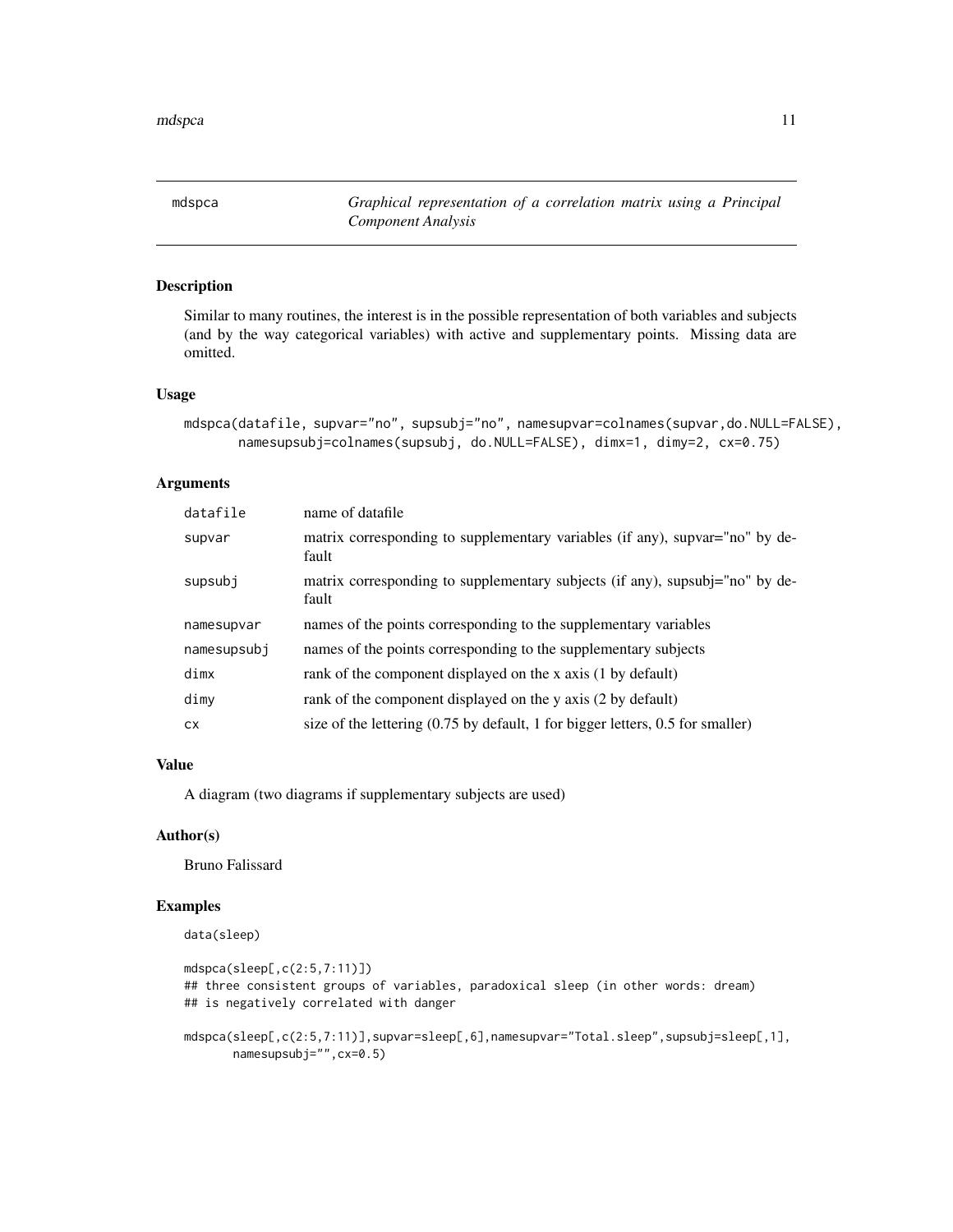<span id="page-11-0"></span>12 mtmm m

## Total.sleep is here a supplementary variable since it is deduced ## from Paradoxical.sleep and Slow.wave.sleep ## The variable Species is displayed in the subject plane, ## Rabbit and Cow have a high level of danger

#### mtmm *Multitrait Multimethod approach of scale validation*

# Description

This function is destinated to assess the convergent and discriminant validity of subscales of a given scale. Items belonging to the same subscale should correlate highly amongst themselves. Items belonging to different subscales should not correlate highly. This approach is simpler and more robust than confirmatory factor analysis (CFA). It can be interesting to verify (at least approximately) the proposed structure of an existing instrument in a new population. Most psychometricians will however prefer CFA.

#### Usage

mtmm(datafile,x,color=FALSE,itemTot=FALSE,graphItem=FALSE,stripChart=FALSE,namesDim=NULL)

#### Arguments

| datafile   | name of datafile                                                                                                                                                                                                                                                                                                                                                                        |
|------------|-----------------------------------------------------------------------------------------------------------------------------------------------------------------------------------------------------------------------------------------------------------------------------------------------------------------------------------------------------------------------------------------|
| X          | a list of variable names (as many elements as there are subscales)                                                                                                                                                                                                                                                                                                                      |
| color      | boxplot are in colour: $FALSE = colourless$ just in grey and white (by default),<br>$TRUE = with colours$                                                                                                                                                                                                                                                                               |
| itemTot    | if TRUE, for subscale $i$ ( $i=1,,n$ ), boxplot of Pearson's correlations between<br>total score of subscale i and the items of subscale $j$ ( $j=1,n$ ). If $j=i$ , the item is<br>omited in the computation of the total score. If FALSE, for subscale $i$ ( $i=1,,n$ ),<br>boxplot of Pearson's correlations between the items of subscale i and the items<br>of subscale $i(i=1,n)$ |
| graphItem  | if TRUE represents graphically each correlation                                                                                                                                                                                                                                                                                                                                         |
| stripChart | if TRUE, dot charts are preferred to boxplots. Used with small number of items                                                                                                                                                                                                                                                                                                          |
| namesDim   | Labels foreach boxplots                                                                                                                                                                                                                                                                                                                                                                 |

# Value

For subscale  $i$  ( $i=1,...,n$ ), displays the n boxplots of the distributions of the Pearson's correlations between items of subscale i and items of subscale  $j$  ( $j=1,...,n$ ). If  $j=i$ , the correlation of a given item with itself is ommited. Boxplot for  $i=j$  (grey by default) should be above boxplots for  $i=j$ . Likewise, the correlation of an item with the global score of its subscale should be above its correlations with the global score of the other subscales.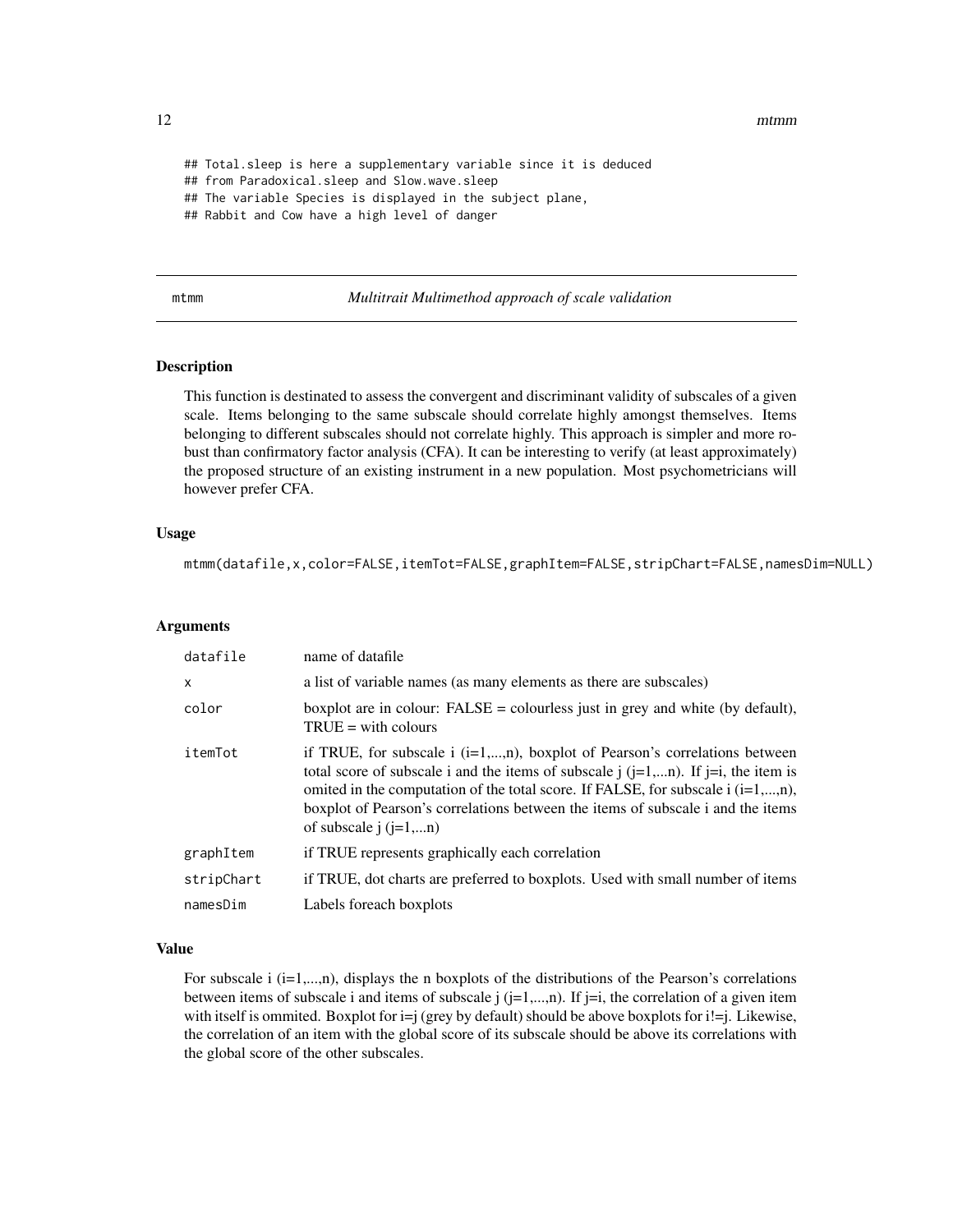<span id="page-12-0"></span>psy and the state of the state of the state of the state of the state of the state of the state of the state of the state of the state of the state of the state of the state of the state of the state of the state of the st

#### Author(s)

Adeline Abbe

# Examples

data(ehd)

```
par(mfrow=c(1,5))
mtmm(ehd,list(c("e15","e18","e19","e20"),c("e4","e5","e6","e14","e17"),c("e11","e13","e16")
,c("e1","e10","e12"),c("e2","e3","e7","e8","e9")))
# Boxplots of the distributions of the Pearson's correlations between total score of
# subscale i and the items of subscale j
par(mfrow=c(1,5))
mtmm(ehd,list(c("e15","e18","e19","e20"),c("e4","e5","e6","e14","e17"),c("e11","e13","e16")
,c("e1","e10","e12"),c("e2","e3","e7","e8","e9")))
# Pearson's correlations between total score of subscale i and all items
par(mfrow=c(3,2))
mtmm(ehd,list(c("e15","e18","e19","e20"),c("e4","e5","e6","e14","e17"),c("e11","e13","e16")
,c("e1","e10","e12"),c("e2","e3","e7","e8","e9")),graphItem=TRUE)
```
psy *Various procedures used in psychometry*

## Description

Kappa, Intra class correlation coefficient, Cronbach alpha, Scree plot, Multitraits multimethods, Spherical representation of a correlation matrix

# Details

| Package:  | psy        |
|-----------|------------|
| Type:     | Package    |
| Version:  | 1.0        |
| Date:     | 2009-12-23 |
| License:  | free       |
| LazyLoad: | yes        |
|           |            |

# Author(s)

Bruno Falissard <falissard\_b@wanadoo.fr>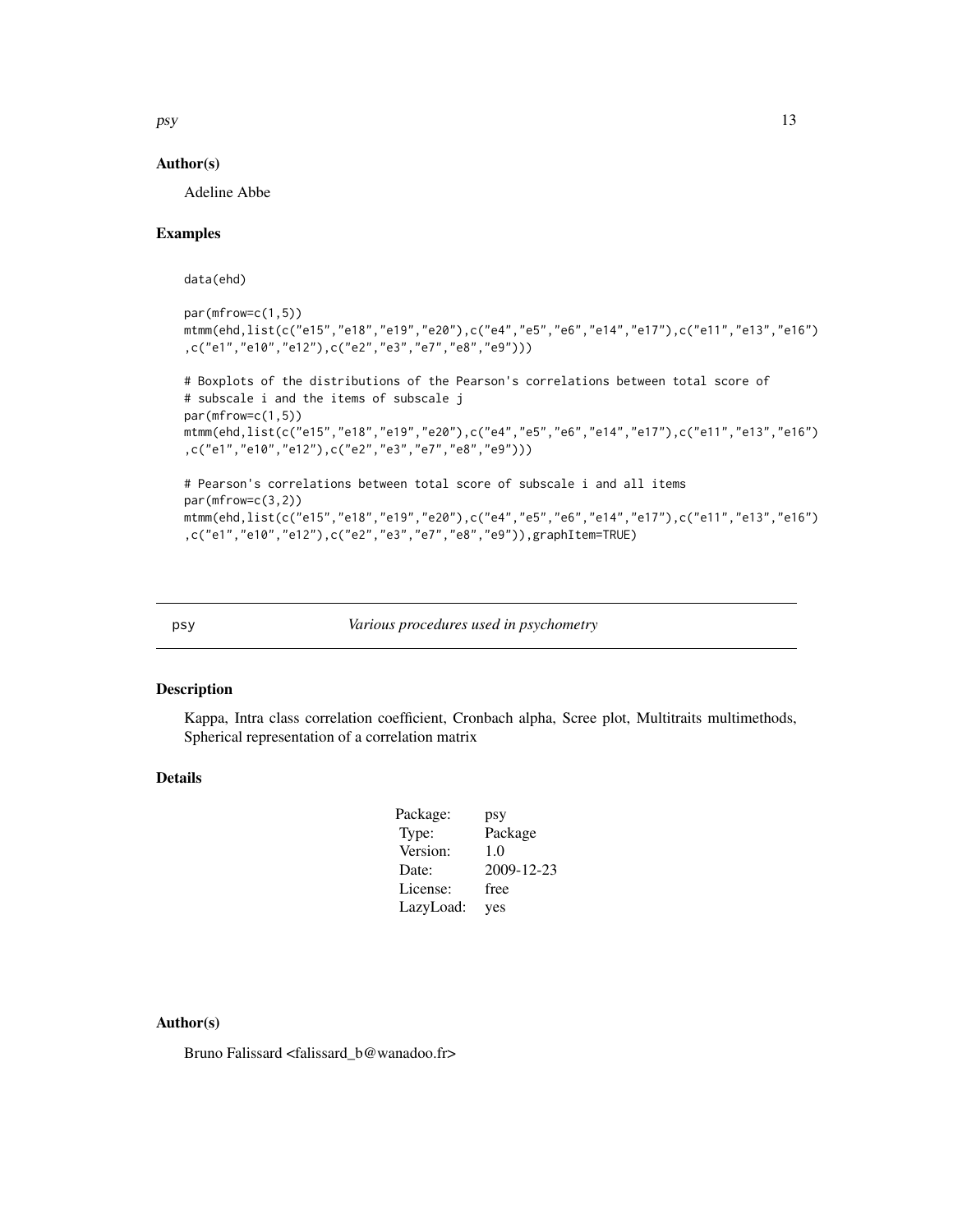#### References

Falissard B, A spherical representation of a correlation matrix, Journal of Classification (1996), 13:2, 267-280.

Horn, JL (1965) A Rationale and Test for the Number of Factors in Factor Analysis, Psychometrika, 30, 179-185.

Mammals: Ecological and Constitutional Correlates, by Allison, T. and Cicchetti, D. (1976) Science, November 12, vol. 194, pp.732-734

Jouvent, R et al 1988 La clinique polydimensionnelle de humeur depressive. Nouvelle version echelle EHD : Polydimensional rating scale of depressive mood. Psychiatrie et Psychobiologie.

# Examples

```
data(sleep)
sphpca(sleep[,c(2:5,7:11)])
data(expsy)
scree.plot(expsy[,1:10],simu=20,use="P")
data(ehd)
par(mfrow=c(1,5))
mtmm(ehd,list(c("e15","e18","e19","e20"),c("e4","e5","e6","e14","e17"),c("e11","e13","e16")
,c("e1","e10","e12"),c("e2","e3","e7","e8","e9")))
```

| scree.plot | Screeplot of eigenvalues, simulated data are available |
|------------|--------------------------------------------------------|
|            |                                                        |

#### Description

Graphical representation of the eigenvalues of a correlation/covariance matrix. Usefull to determine the dimensional structure of a set of variables. Simulation are proposed to help the interpretation.

#### Usage

```
scree.plot(namefile, title = "Scree Plot", type = "R", use = "complete.obs", simu = "F")
```

| namefile | dataset                                                                                                                                                                                                                       |
|----------|-------------------------------------------------------------------------------------------------------------------------------------------------------------------------------------------------------------------------------|
| title    | Title                                                                                                                                                                                                                         |
| type     | type="R" to obtain the eigenvalues of the correlation matrix of dataset, type="V"<br>for the covariance matrix, type="M" if the input data is directly the matrix,<br>type="E" if the input data are directly the eigenvalues |
| use      | omit missing values by default, use="P" to analyse the pairwise correlation/covariance<br>matrix                                                                                                                              |
| simu     | simu=p to add p screeplots of simulated random normal data (same number of<br>patients and variables as in the original data set, same pattern of missing data if<br>$use="P")$                                               |

<span id="page-13-0"></span>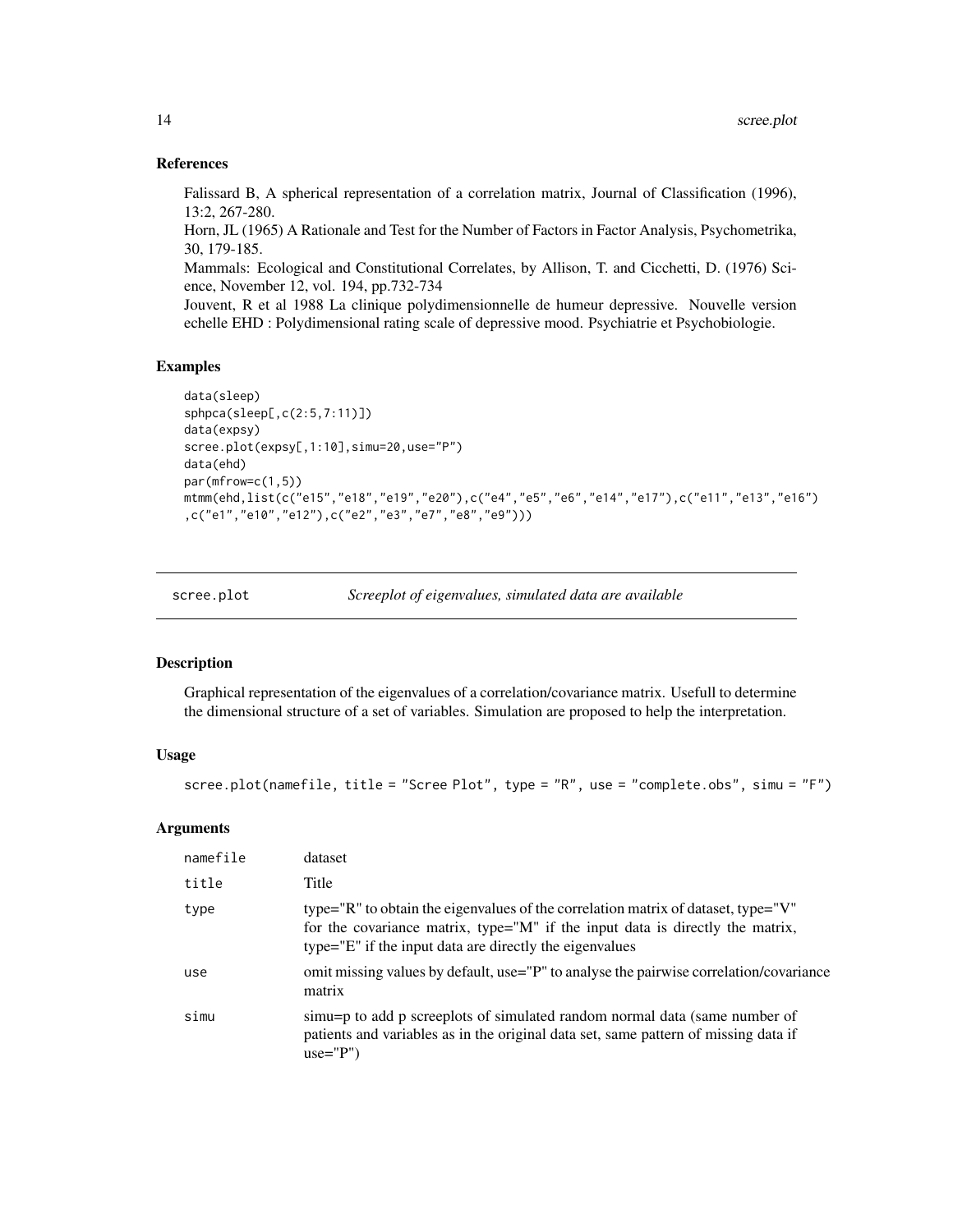<span id="page-14-0"></span>sleep the state of the state of the state of the state of the state of the state of the state of the state of the state of the state of the state of the state of the state of the state of the state of the state of the stat

# Details

Simulations lead sometimes to underestimate the actual number of dimensions (as opposed to Kayser rule: eigen values superior to 1). Basically, simu=20 is enough.

#### Value

a plot

# Author(s)

Bruno Falissard

# References

Horn, JL (1965) A Rationale and Test for the Number of Factors in Factor Analysis, Psychometrika, 30, 179-185. Cattell, RB (1966) The scree test for the number of factors. Multivariate Behavioral Research, 1, 245-276.

#### Examples

data(expsy) scree.plot(expsy[,1:10],simu=20,use="P") #no obvious structure with such a small sample

sleep *Ecological and Constitutional Data in Mammals*

# **Description**

Data from which conclusions were drawn in the article Mammals: Ecological and Constitutional Correlates, by Allison, T. and Cicchetti, D. (1976) Science, November 12, vol. 194, pp.732-734

#### Usage

data(sleep)

# Format

This data frame contains the following columns:

Species a factor with levels

Body.weight a numeric vector, body weight in kg

Brain.weight a numeric vector, Brain weight in g

Slow.wave.sleep a numeric vector, nondreaming sleep (hrs/day)

Paradoxical.sleep a numeric vector, dreaming sleep (hrs/day)

Total.sleep a numeric vector, nondreaming + "dreaming" (hrs/day)

Maximum.life.span a numeric vector (in years)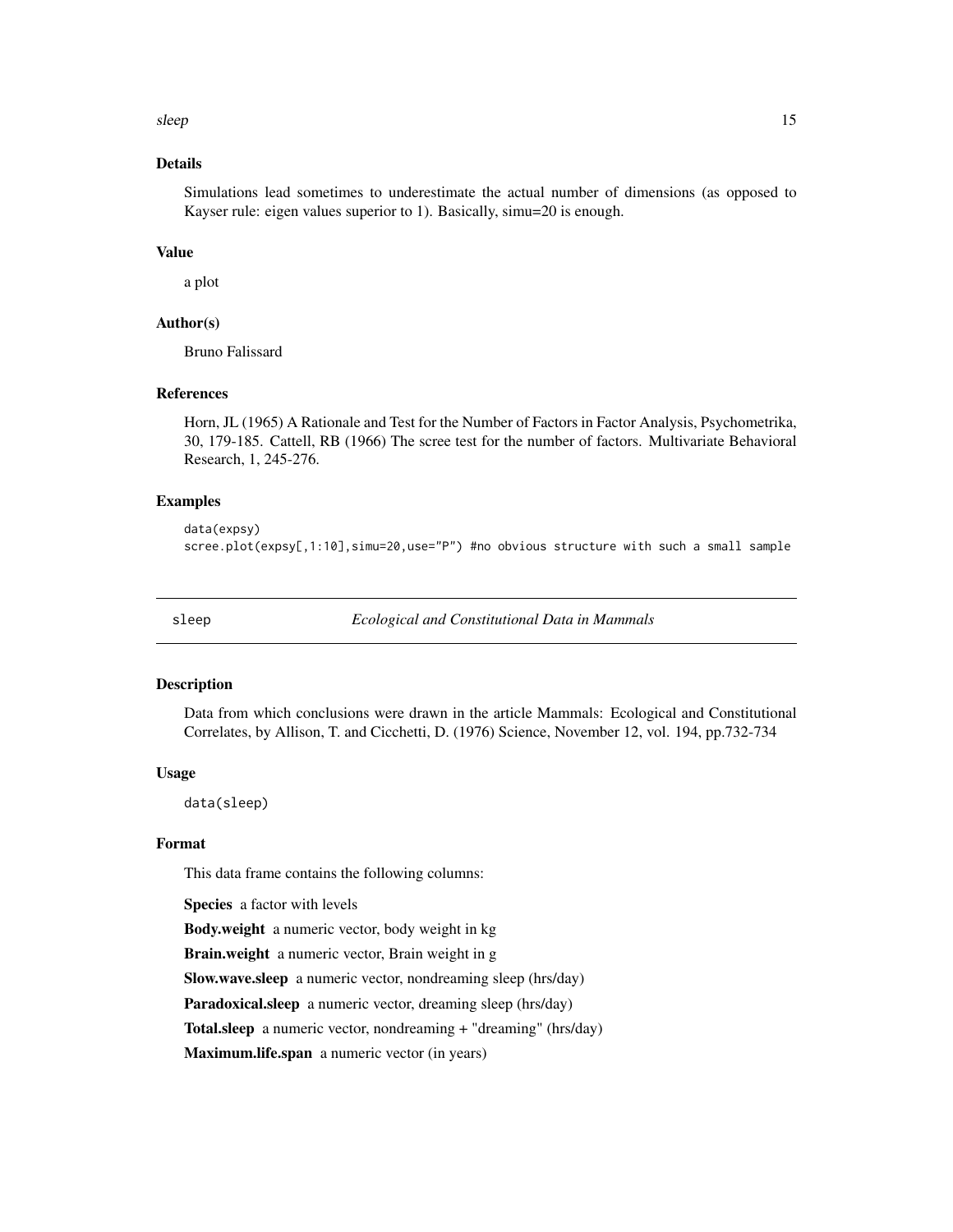#### <span id="page-15-0"></span>16 sphpca sphpca sphpca sphpca sphpca sphpca sphpca sphpca sphpca sphpca sphpca sphpca sphpca sphpca sphpca sphpca sphpca sphpca sphpca sphpca sphpca sphpca sphpca sphpca sphpca sphpca sphpca sphpca sphpca sphpca sphpca sp

Gestation.time a numeric vector (in days)

Predation a numeric vector, Predation index (1 min - 5 max)

Sleep.exposure a numeric vector, Sleep exposure index (1 min - 5 max)

Danger a numeric vector, Overall danger index (1 min - 5 max)

# Source

http://lib.stat.cmu.edu/datasets/sleep

# References

Mammals: Ecological and Constitutional Correlates, by Allison, T. and Cicchetti, D. (1976) Science, November 12, vol. 194, pp.732-734

#### Examples

data(sleep) str(sleep)

sphpca *Spherical Representation of a Correlation Matrix*

## Description

Graphical representation of a correlation matrix, similar to principal component analysis (PCA) but the mapping is on a sphere. The information is close to a 3d PCA, the picture is however easier to interpret since the variables are in fact on a 2d map.

#### Usage

```
sphpca(datafile, h=0, v=0, f=0, cx=0.75, nbsphere=2, back=FALSE, input="data",
      method="approx", maxiter=500, output=FALSE)
```

| datafile     | name of datafile                                                                                         |
|--------------|----------------------------------------------------------------------------------------------------------|
| h            | rotation of the sphere on a horizontal plane (in degres)                                                 |
| $\mathsf{v}$ | rotation of the sphere on a vertical plane (in degres)                                                   |
| $\mathsf{f}$ | rotation of the sphere on a frontal plane (in degres)                                                    |
| <b>CX</b>    | size of the lettering $(0.75 \text{ by default}, 1 \text{ for bigger letters}, 0.5 \text{ for smaller})$ |
| nbsphere     | two by default: front and back                                                                           |
| back         | "FALSE" by default: the back sphere is not seen through                                                  |
| input        | "data" by default: raw data are analysed, if not "data": correlation matrix is<br>expected               |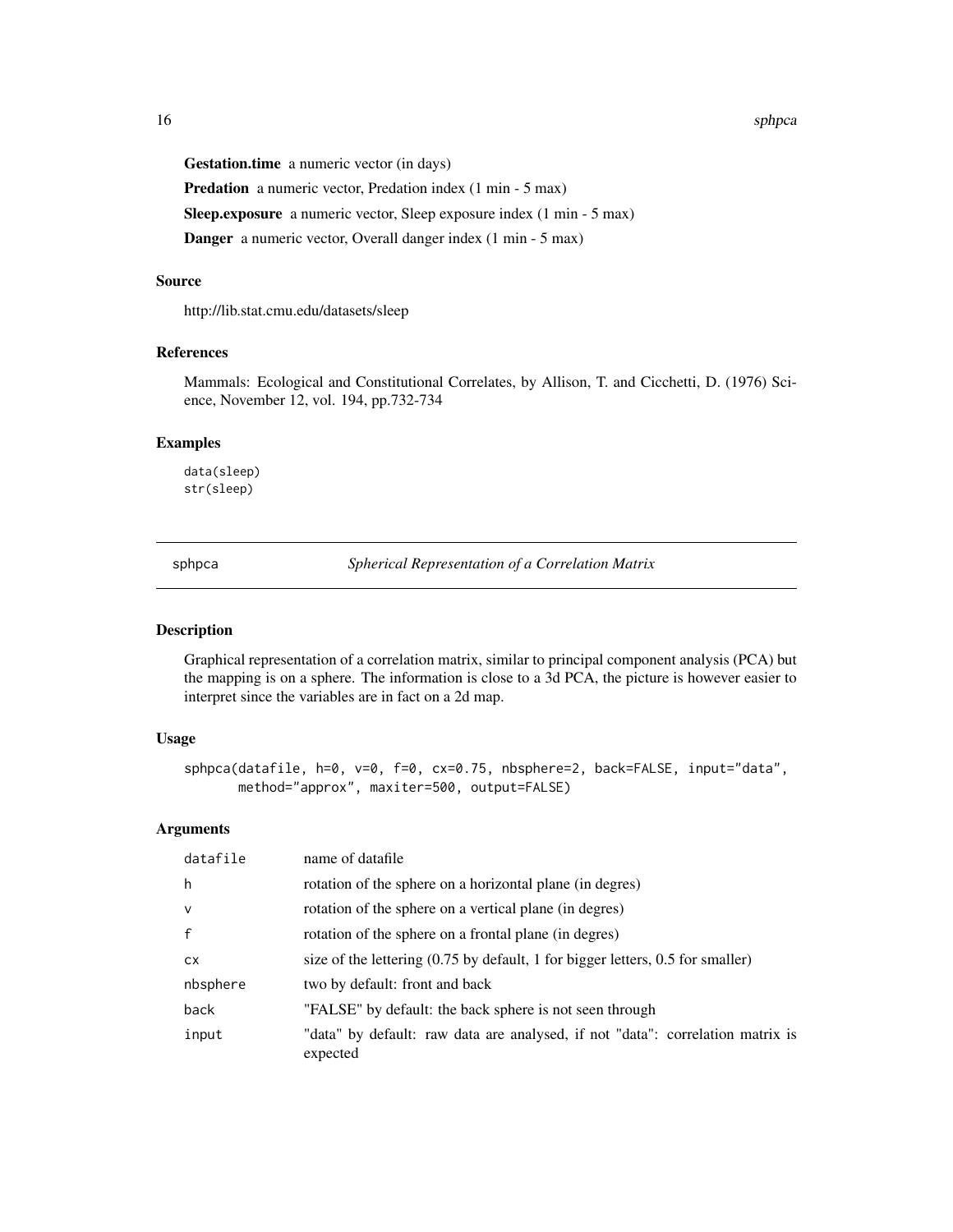#### sphpca and the state of the state of the state of the state of the state of the state of the state of the state of the state of the state of the state of the state of the state of the state of the state of the state of the

| method  | "approx" by default: the estimation is based on a principal component analysis<br>approximation. If "exact" the "approx" estimation is optimized (may be compu-<br>tationaly consumming). if "rscal" a multidimensional scaling approach is used:<br>distances between points on the sphere are optimized so that they represent at |
|---------|-------------------------------------------------------------------------------------------------------------------------------------------------------------------------------------------------------------------------------------------------------------------------------------------------------------------------------------|
|         | best the original correlations. The scaling that is used leads to angles on the<br>sphere proportional to correlation between variables                                                                                                                                                                                             |
| maxiter | maximum number of iterations in the optim process                                                                                                                                                                                                                                                                                   |
| output  | FALSE by default: if TRUE and method="rscal" numerical results are proposed                                                                                                                                                                                                                                                         |

# Details

There is an isophormism between a correlation matrix and points on the unit hypersphere of Rn. It can be shown that a 3d spherical representation of a correlation matrix is statistically and cognitively interesting (see reference). The default option method="approx" is based on a principal components approximation (see reference). It is fast and gives rather good results. If method="exact" the representation is sligthly improved in terms of fit (the sphere minimizes the sum of squared distances between the original variables on the hypersphere and their projections on the sphere). The option method="rscal" optimizes the representation of correlations between variables with distances between points (in a least squares sense). For convenience, the scaling of points on the sphere is chosen so that angles between points are linearly related to correlations between variables (this is not the case on the hypersphere were  $d=[2*(1-r)]^{\wedge}0.5$ . For method="exact" or method="rscal" computations may be rather lengthy (and not sensible for more than 20-40 variables). The sphere may be rotated to help in visualising most of variables on a same side (front for example). By default, the back of the sphere (right plot) is not seen showing through.

#### Value

A plot. If method="rscal" and output=TRUE, a list with :

| \$stress.before.optim |                                                                                                                                                                |
|-----------------------|----------------------------------------------------------------------------------------------------------------------------------------------------------------|
|                       | Stress before optimization. The stress is equal to the sum of squares of differ-<br>ences between distances on the 3d sphere and distances on the hypersphere. |
| \$stress.after.optim  |                                                                                                                                                                |
|                       | Stress after optimization.                                                                                                                                     |
| \$convergence         | If 0, convergence is OK. If not, maxiter may be increased.                                                                                                     |
| \$correlations        | Correlation matrix of variables (Pearson).                                                                                                                     |
| \$residuals           | Differences between observed correlations (hypersphere) and correlations esti-<br>mated from points on the 3d sphere.                                          |
| \$mean.abs.resid      |                                                                                                                                                                |
|                       | Mean of absolute values of residuals.                                                                                                                          |

#### Author(s)

Bruno Falissard

#### References

Falissard B, A spherical representation of a correlation matrix, Journal of Classification (1996), 13:2, 267-280.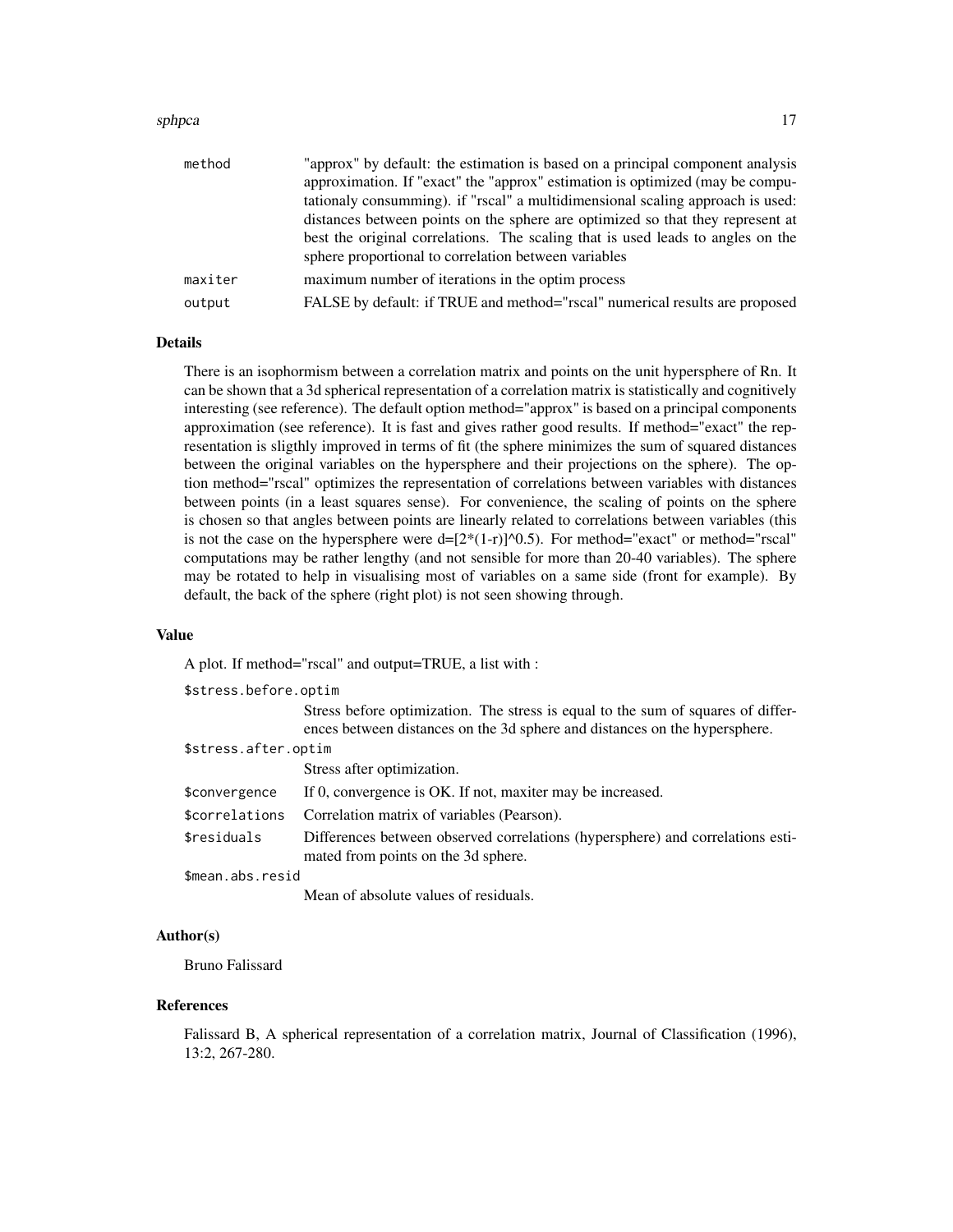#### Examples

```
data(sleep)
sphpca(sleep[,c(2:5,7:11)])
## spherical representation of ecological and constitutional correlates in mammals
sphpca(sleep[,c(2:5,7:11)],method="rscal",output=TRUE)
## idem, but optimizes the representation of correlations between variables with distances
## between points
corsleep <- as.data.frame(cor(sleep[,c(2:5,7:11)],use="pairwise.complete.obs"))
sphpca(corsleep,input="Cor")
sphpca(corsleep,method="rscal",input="Cor")
## when missing data are numerous, the representation of a pairwise correlation
## matrix may be preferred (even if mathematical properties are not so good...)
sphpca(corsleep,method="rscal",input="Cor",h=180,f=180,nbsphere=1,back=TRUE)
## other option of presentation
##
# library(polycor)
# sleep$Predation <- as.ordered(sleep$Predation)
# sleep$Sleep.exposure <- as.ordered(sleep$Sleep.exposure)
# sleep$Danger <- as.ordered(sleep$Danger)
# corsleeph <- as.data.frame(hetcor(sleep[,c(2:5,7:11)])$correlations)
# sphpca(corsleeph,input="Cor",f=180)
# sphpca(corsleeph,method="rscal",input="Cor",f=180)
## --> Correlations between discrete variables may appear shoking to some statisticians (?)
## --> Representation of polychoric/polyserial correlations could be prefered in this situation
```
wkappa *weighted Kappa for 2 raters*

#### **Description**

Computes a weighted Kappa for agreement in the case of 2 raters. The diagnosis (the object of the rating) may have k possible ordered values.

#### Usage

```
wkappa(r,weights="squared")
```

|         | $n*2$ matrix or dataframe, n subjects and 2 raters                                                    |
|---------|-------------------------------------------------------------------------------------------------------|
| weights | weights="squared" to obtain squared weights. If not, absolute weights are com-<br>puted (see details) |

<span id="page-17-0"></span>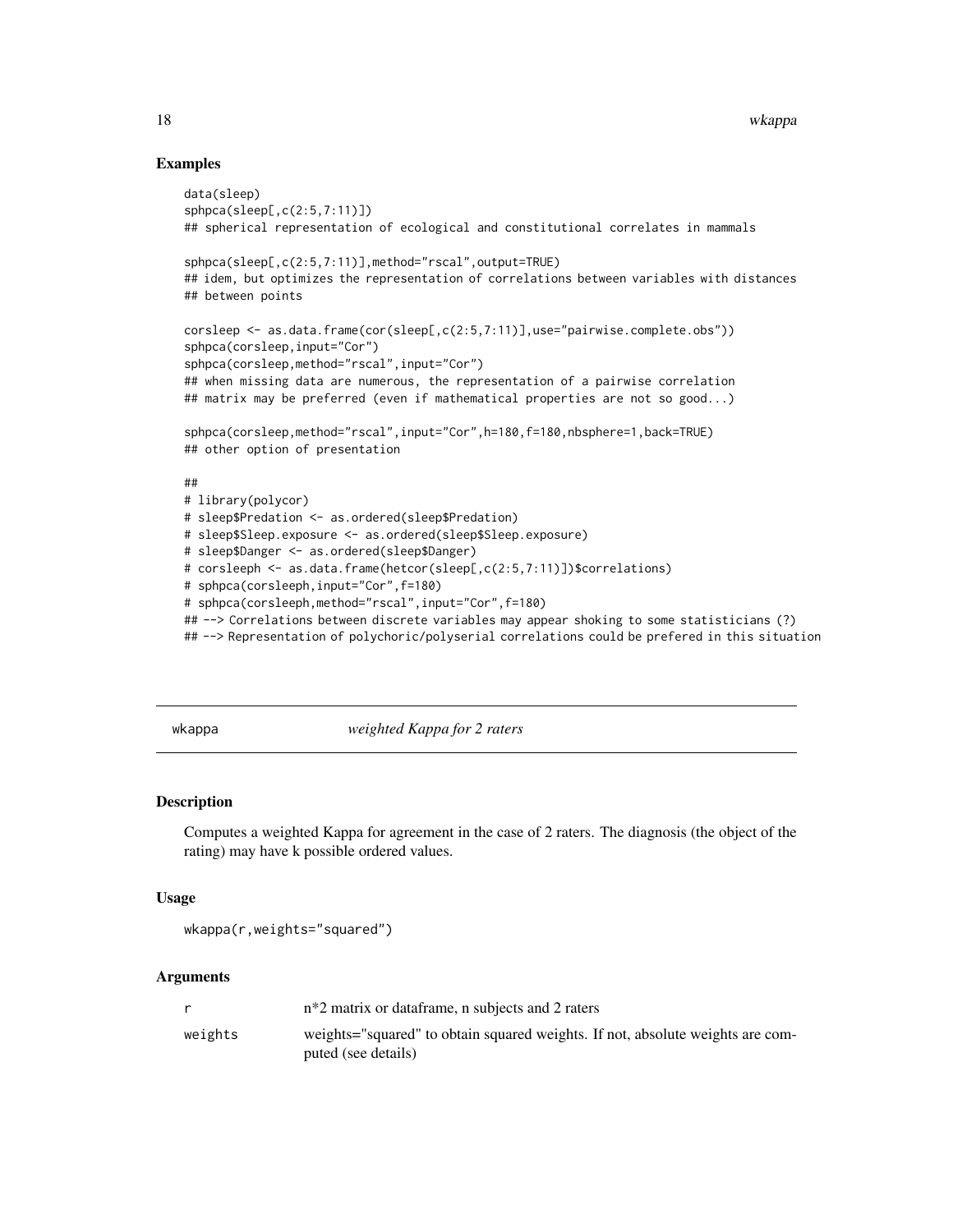#### wkappa 19

# Details

Diagnoses have to be coded by numbers (ordered naturally). For weigths="squared", weights are related to squared differences between rows and columns indices (in this situation wkappa is close to an icc). For weights!="squared", weights are related to absolute values of differences between rows and columns indices. The function is supposed to deal with the case where the two raters have not exactly the same scope of rating. Missing value are omitted.

# Value

A list with :

| \$table   | the 2 <sup>*</sup> k table of raw data (first rater in rows, second rater in columns) |
|-----------|---------------------------------------------------------------------------------------|
| \$weights | "squared" or "absolute"                                                               |
| \$kappa   | Weighted Kappa                                                                        |

# Author(s)

Bruno Falissard

# References

Cohen, J. Weighted kappa: nominal scale agreement with provision for scaled disagreement or partial credit. Psychological Bulletin 70 (1968): 213-220.

```
data(expsy)
wkappa(expsy[,c(11,13)]) # weighted kappa (squared weights)
#to obtain a 95%confidence interval:
#library(boot)
#wkappa.boot <- function(data,x) {wkappa(data[x,])[[3]]}
#res <- boot(expsy[,c(11,13)],wkappa.boot,1000)
#quantile(res$t,c(0.025,0.975)) # two-sided bootstrapped confidence interval of weighted kappa
#boot.ci(res,type="bca") # adjusted bootstrap percentile (BCa) confidence interval (better)
```